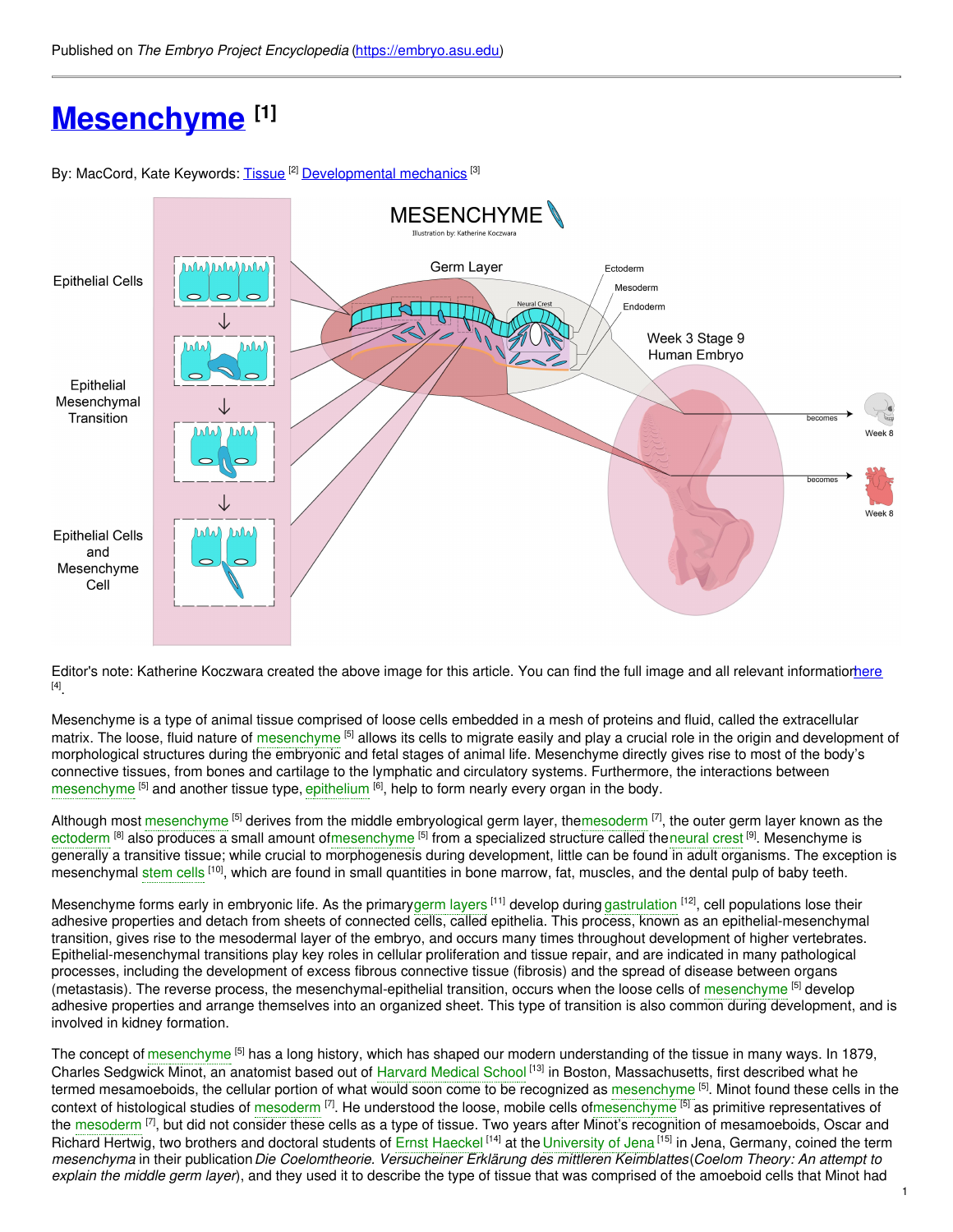portrayed. The Hertwig brothers established that [mesenchyme](https://embryo.asu.edu/search?text=mesenchyme) <sup>[5]</sup> originates from [mesoderm](https://embryo.asu.edu/search?text=mesoderm) <sup>[7]</sup>, and they situated this relationship in the broader context of the development of the coelom, a fluid-filled body cavity. Their *Die Coelomtheorie* also advanced the idea that the three germ [layers](https://embryo.asu.edu/search?text=germ%20layers) <sup>[11]</sup> maintain separate identities and develop distinct tissues and organs, a concept known as germ-layer theory.

In 1888, N. Katschenko suggested that [mesenchyme](https://embryo.asu.edu/search?text=mesenchyme) <sup>[5]</sup> found in the region of the head originated from th[eneural](https://embryo.asu.edu/search?text=neural%20crest) crest <sup>[9]</sup>, an ectodermal derivative, effectively expanding the tissue's origins beyond that of a single germ layer. Five years later, [Harvard](https://embryo.asu.edu/search?text=Harvard%20Medical%20School) Medical School <sup>[13]</sup> doctoral student Julia Platt, in Cambridge, Massachusetts, provided evidence based on her studies of *Necturus maculosus* embryos, a type of <u>aquatic [salamander](http://eol.org/pages/313513/overview) [16],</u> that the [mesenchyme](https://embryo.asu.edu/search?text=mesenchyme) [5] that developed into the skeletal elements of the branchial arches derived from [ectoderm](https://embryo.asu.edu/search?text=ectoderm) <sup>[8]</sup>. Platt's 1893 publication, "Ectodermic Origin of the Cartilages of the Head," and her conclusions about the ectodermal origins of [mesenchyme](https://embryo.asu.edu/search?text=mesenchyme) <sup>[5]</sup> in the head region, and thus skeletal and cartilaginous tissues of the skull, went against the entrenched germlayer theory and the mesodermal origins of [mesenchyme](https://embryo.asu.edu/search?text=mesenchyme) <sup>[5]</sup> advocated by the Hertwig brothers in their 1881*Die Coelomtheorie*. Platt's findings were rejected by many established embryologists who upheld the theory of integrity of the germ [layers](https://embryo.asu.edu/search?text=germ%20layers) <sup>[11]</sup>.

In the years following Platt's publication, several other embryologists identified ectodermal origins fo[rmesenchyme](https://embryo.asu.edu/search?text=mesenchyme) <sup>[5]</sup> and its derivative skeletal elements in the head region of f<mark>ish [17] and [birds](https://embryo.asu.edu/search?text=birds) [18]. It was not until nearly thirty years after Platt's initial publication that</mark> independent studies [demonstrated](https://embryo.asu.edu/search?text=neural%20crest) a major ectodermal contribution to [mesenchyme](https://embryo.asu.edu/search?text=mesenchyme) <sup>[5]</sup>. In 1921, while investigating the limits ofneural crest [9] in the formation of cerebral ganglia in*Urodeles*, commonly known as [salamanders](http://eol.org/pages/31988910/entries/49332787/overview) [19] , Francis Landacre at the Ohio State University in Columbus, Ohio, showed the ectodermal origin of cranial [mesenchyme](https://embryo.asu.edu/search?text=mesenchyme) <sup>[5]</sup>. Landacre's work was followed by other studies which further concluded an ectodermal component of [mesenchyme](https://embryo.asu.edu/search?text=mesenchyme) [5]. The idea that mesenchyme [5] in the cranial region derived from [neural](https://embryo.asu.edu/search?text=neural%20crest) crest <sup>[9]</sup> was finally abrogated in the 1940s by the independent research of embryologists Sven Hörstadius at Uppsala University in Uppsala, Sweden, and Gavin de Beer at the [University](https://embryo.asu.edu/search?text=University%20College) College <sup>[20]</sup> in London, England.

Soon after the debate over ectodermal[mesenchyme](https://embryo.asu.edu/search?text=mesenchyme) <sup>[5]</sup> ended, research on the role o[fmesenchyme](https://embryo.asu.edu/search?text=mesenchyme) <sup>[5]</sup> during development erupted. By the 1960s, embryologists realized that [mesenchyme](https://embryo.asu.edu/search?text=mesenchyme) <sup>[5]</sup>, in combination with[epithelium](https://embryo.asu.edu/search?text=epithelium) <sup>[6]</sup>, played an essential role in the morphogenesis of many organs during embryonic and fetal development. Epithelio-mesenchymal interactions form nearly every organ of the body, from hair and sweat glands to the digestive tract, kidneys, and teeth.

In 1969, Edward Kollar and Grace Baird from the[University](https://embryo.asu.edu/search?text=University%20of%20Chicago) of Chicago <sup>[21]</sup> in Chicago, Illinois, designed a series of experiments to understand how [mesenchyme](https://embryo.asu.edu/search?text=mesenchyme) <sup>[5]</sup> and [epithelium](https://embryo.asu.edu/search?text=epithelium) <sup>[6]</sup> work together when cells differentiate, and how the two tissues combine to make embryonic structures. Their research drew on a long history of investigating tissue interactions during morphogenesis, and especially on the 1954 work of John Cairn at the University of Texas in Austin, Texas, and John Saunders, at <mark>[Marquette](https://embryo.asu.edu/search?text=Marquette%20University) University <sup>[22]</sup> in Milwaukee,</mark> Wisconsin. Cairn and Saunders recognized that [mesoderm](https://embryo.asu.edu/search?text=mesoderm) <sup>[7]</sup> holds the inductive stimulus within interactions betwee[nmesoderm](https://embryo.asu.edu/search?text=mesoderm) <sup>[7]</sup> and [epithelium](https://embryo.asu.edu/search?text=epithelium) <sup>[6]</sup>. Using tooth development as a model system, Kollar and Baird provided evidence that [mesenchyme](https://embryo.asu.edu/search?text=mesenchyme) <sup>[5]</sup> drives both [induction](https://embryo.asu.edu/search?text=induction) <sup>[23]</sup> and [differentiation](https://embryo.asu.edu/search?text=differentiation) <sup>[24]</sup> during epithelio-mesenchymal interactions, and is thus the tissue that confers structural specificity during these interactions, or determines what structure will form. Kollar and Baird published their findings in 1969 in "The Influence of the Dental Papilla on the Development of Tooth Shape in Embryonic Mouse Tooth Germs," and in 1970 in "Tissue Interactions in Embryonic Mouse Tooth Germs."

Shortly before Kollar and Baird published their account of epithelio-mesenchymal interactions, Alexander Friedenstein discovered mesenchymal [stem](https://embryo.asu.edu/search?text=stem%20cells) cells <sup>[10]</sup> in <u>[mice](http://eol.org/pages/328450/overview)</u> <sup>[25]</sup> (*Mus musculus*). In publications from 1966 through 1987, Friedenstein, in conjunction with his peers at the University of Moscow in Moscow, Russia, provided evidence from transplantation experiments that [stem](https://embryo.asu.edu/search?text=stem%20cells) cells <sup>[10]</sup> taken from bone marrow can differentiate into mesenchymal tissues, such as fat, bone, and cartilage. These cells came to be known as mesenchymal [stem](https://embryo.asu.edu/search?text=stem%20cells) cells <sup>[10]</sup>, and have subsequently been found in blood, cartilaginous, skeletal, and fatty tissues. [Mesenchymalstem](https://embryo.asu.edu/search?text=stem%20cells) cells <sup>[10]</sup> provide a reservoir of reserve cells that the body can use for normal or pathological tissue regeneration and repair. The abilities of mesenchymal <mark>[stem](https://embryo.asu.edu/search?text=stem%20cells) cells <sup>[10]</sup> to differentiate into different tissues, known as cell potency, has been a cause of debate in recent years,</mark> leading researchers to question whether these cells are truly multipotent, and can give rise to multiple cells types. The potential [multipotency](https://embryo.asu.edu/search?text=multipotency) <sup>[26]</sup> of mesenchymal [stem](https://embryo.asu.edu/search?text=stem%20cells) cells <sup>[10]</sup>, in conjunction with their presence in adult organisms, has made them an attractive alternative to [embryonic](https://embryo.asu.edu/search?text=embryonic%20stem%20cells) stem cells <sup>[27]</sup> for research on tissue regeneration.

Current research on [mesenchyme](https://embryo.asu.edu/search?text=mesenchyme) <sup>[5]</sup> spreads across many biological fields. The focus ofmesenchyme <sup>[5]</sup> research, however, divides between two general interests: the role and expression of [mesenchyme](https://embryo.asu.edu/search?text=mesenchyme) <sup>[5]</sup>-specific [genes](https://embryo.asu.edu/search?text=genes) <sup>[28]</sup> during development, including pathological processes, and the locations and capabilities of mesenchymal [stem](https://embryo.asu.edu/search?text=stem%20cells) cells <sup>[10]</sup>. While some still investigate[mesenchyme](https://embryo.asu.edu/search?text=mesenchyme) <sup>[5]</sup> at the tissue level, the two current focuses reflect a trend towards the analysis and understanding of molecular-level mechanisms by which [mesenchyme](https://embryo.asu.edu/search?text=mesenchyme) <sup>[5]</sup> functions during development. Beginning with the definition by the Hertwig brothers[,mesenchyme](https://embryo.asu.edu/search?text=mesenchyme) <sup>[5]</sup> research has moved from anatomical investigations in developing embryos, to cellular contributions for organ formation and tissue level interactions, and now to the genetic mechanisms of development and tissue repair.

There is historical continuity within [mesenchyme](https://embryo.asu.edu/search?text=mesenchyme) <sup>[5]</sup> research, but there remain vestiges of the controversy that surrounded this tissue in the late nineteenth century. In her 1893 article in which she introduced the biological community to the ectodermal origins of [mesenchyme](https://embryo.asu.edu/search?text=mesenchyme) <sup>[5]</sup> in the head region, Julia Platt also suggested a change in terminology. Mesenchyme of ectodermal origins she specified by the term mesectoderm, while mesodermal [mesenchyme](https://embryo.asu.edu/search?text=mesenchyme) <sup>[5]</sup> she called mesendoderm. The medical community, especially pathologists, still employs this distinction between mesenchymal sources, only referring to a tissue as <mark>[mesenchyme](https://embryo.asu.edu/search?text=mesenchyme) <sup>[5]</sup> if it is derived from</mark> [mesoderm](https://embryo.asu.edu/search?text=mesoderm) <sup>[7]</sup>. Pathologists maintain the distinction because the mesenchymal source determines the type and behavior of a disease. Meanwhile, developmental biologists tend to recognize [mesenchyme](https://embryo.asu.edu/search?text=mesenchyme) <sup>[5]</sup> by a single name, regardless of source.

The study of [mesenchyme](https://embryo.asu.edu/search?text=mesenchyme) <sup>[5]</sup> has a long history, from mesenchyme <sup>[5]</sup>'s recognition within the framework of germ-layer theory, to controversy about [mesenchyme](https://embryo.asu.edu/search?text=mesenchyme) <sup>[5]</sup>'s origins, to uncovering mesenchyme <sup>[5]</sup>'s roles in [morphogenesis](https://embryo.asu.edu/search?text=stem%20cells) and its capacity to producestem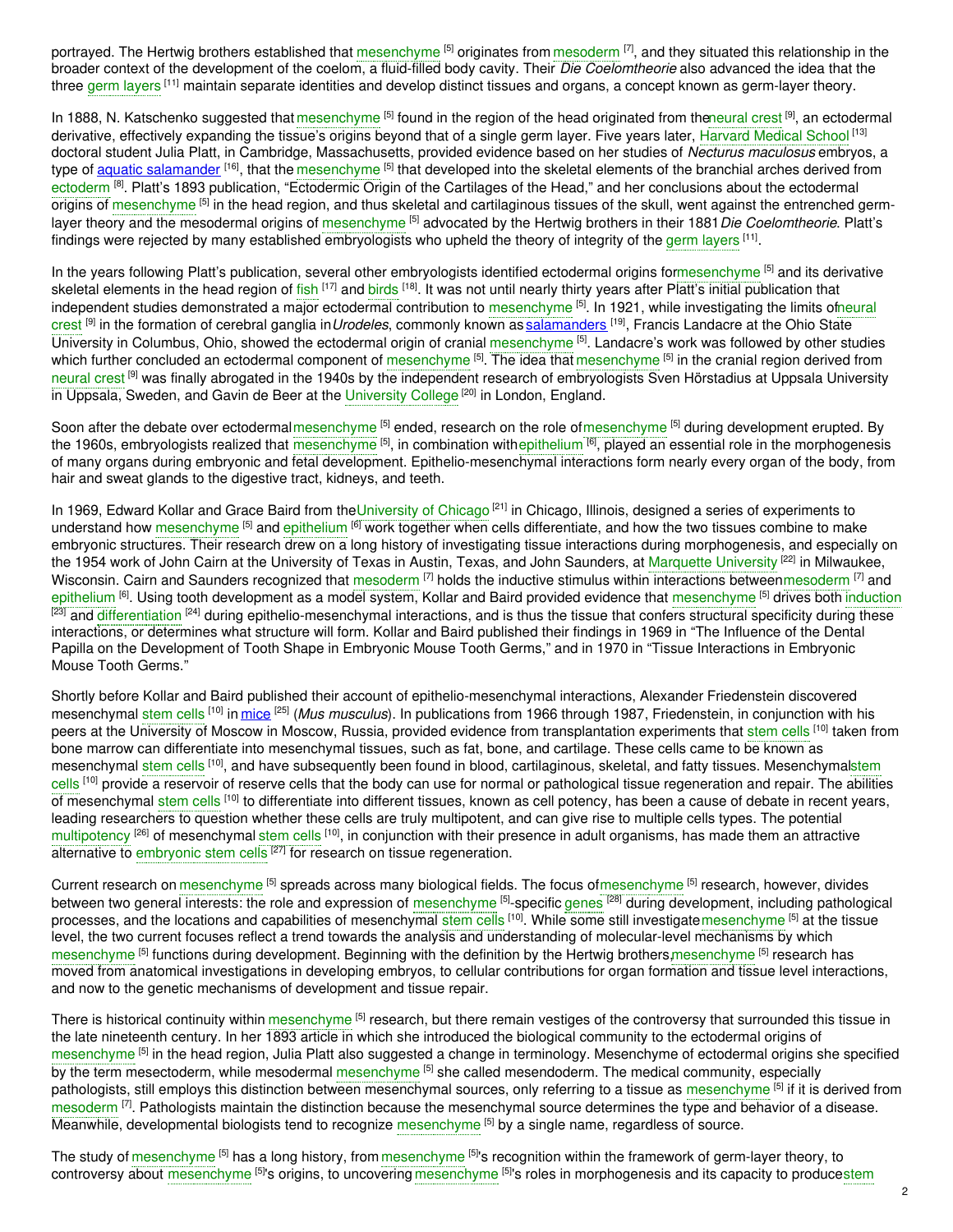cells <sup>[10]</sup>. This history is in part due to the fact tha[tmesenchyme](https://embryo.asu.edu/search?text=mesenchyme) <sup>[5]</sup> is crucial for embryonic growth and development, as well as maintenance of connective tissues in adulthood. The loose nature of cells within [mesenchyme](https://embryo.asu.edu/search?text=mesenchyme) [5] allows the tissue to move and to be molded. During [embryogenesis](https://embryo.asu.edu/search?text=embryogenesis) <sup>[29]</sup>, [mesenchyme](https://embryo.asu.edu/search?text=mesenchyme) <sup>[5]</sup> gives rise to the body's connective tissues, from cartilage and bone to fat, muscle, and the circulatory system. Meanwhile, nearly every organ forms through epithelio-mesenchymal interactions, in which [mesenchyme](https://embryo.asu.edu/search?text=mesenchyme) <sup>[5]</sup> provides both the inductive stimulus and determines the path of [differentiation](https://embryo.asu.edu/search?text=differentiation) <sup>[24]</sup>. Although little [mesenchyme](https://embryo.asu.edu/search?text=mesenchyme) <sup>[5]</sup> remains in the body during adulthood, the final remnants of this tissue, mesenchymal [stem](https://embryo.asu.edu/search?text=stem%20cells) cells <sup>[10]</sup>, allow connective tissues to repair and regenerate.

# **Sources**

- 1. Cairns, John M, and John W. [Saunders](https://embryo.asu.edu/search?text=John%20W.%20Saunders)<sup>[30]</sup>. "The Influence of Embryonic Mesoderm on the Regional Specification of Epidermal Derivatives in the Chick." *Journal of [Experimental](https://embryo.asu.edu/search?text=Journal%20of%20Experimental%20Zoology) Zoology [31]* 127 (1954): 221–48.
- 2. Friedenstein, Alexander, I. Piatetzky-Shapiro, and Klara Petrakova. "Osteogenesis in Transplants of Bone Marrow Cells."*Journal of Embryology and Experimental Morphology* 16 (1966): 381–90.
- 3. Gilbert, Scott. *[Developmental](https://embryo.asu.edu/search?text=Developmental%20Biology) Biology [32] .* 8th edition. Massachusetts: Sinauer, 2003.
- 4. Hall, Brian K. "The Neural Crest and Neural Crest Cells: Discovery and Significance for Theories of Embryonic Organization." *Journal of Biosciences* 3 (2008): 781–93.
- 5. Hertwig, Oscar, and Richard Hertwig. *Die Coelomtheorie. Versucheiner Erklärung des mittleren Keimblattes*[Coelom Theory: An Attempt to Explain the Middle Germ Layer]. Jena: Fischer, 1881.http://books.google.com/books? <u>[id=KOhOAAAAMAAJ&ots=x5r19l0yfu&dq=oscar%20hertwig&pg=PP1#v=onepage&q=oscar%20hertwig&f=false](http://books.google.com/books?id=KOhOAAAAMAAJ&ots=x5r19l0yfu&dq=oscar%20hertwig&pg=PP1#v=onepage&q=oscar%20hertwig&f=false) <sup>[33]</sup> (Accessed</u> September 14, 2012).
- 6. Katschenko, N. "Zur Entwicklungsgeschichte der Selachierembryos [On the Develomental Hisotry of Selacian Embryos]." *Anatomischer Anzeiger* [Anatomical Gazette] 3 (1888): 445–67.
- 7. Kollar, Edward J., and Grace R. Baird. "The Influence of the Dental Papilla on the Development of Tooth Shape in Embryonic Mouse Tooth Germs." *Journal of Embryology and Experimental Morphology*21 (1969): 131–48.
- 8. Kollar, Edward J., and Grace R. Baird. "Tissue Interactions in Embryonic Mouse Tooth Germs: I. Reorganization of the Dental Epithelium during Tooth-Germ Reconstruction." *Journal of Embryology and Experimental Morphology*24 (1970): 159–70.
- 9. Kollar, Edward J., and Grace R. Baird. "Tissue Interactions in Embryonic Mouse Tooth Germs: II. The Inductive Role of the Dental Papilla." *Journal of Embryology and Experimental Morphology*24 (1970): 173–86.
- 10. Le Lièvre, Christiane, and Nicole Le Douarin. "Mesenchymal Derivatives of the Neural Crest: Analysis of Chimaeric Quail and Chick Embryos." *Journal of Embryology and Experimental Morphology*34 (1975): 125–54.
- 11. Minot, Charles Sedgwick. "Preliminary Notice of Certain Laws of Histological [Differentiation."](https://embryo.asu.edu/search?text=Boston%20Society%20of%20Natural%20History)*Proceedings of the Boston Society of Natural History [34]* XX (1879): 202–9.
- 12. Platt, Julia. "Ectodermic Origin of the Cartilages of the Head."*Anatomischer Anzeiger* [Anatomical Gazette] 8 (1893): 506–9.

Mesenchyme is a type of animal tissue comprised of loose cells embedded in a mesh of proteins and fluid, called the extracellular matrix. The loose, fluid nature of mesenchyme allows its cells to migrate easily and play a crucial role in the origin and development of morphological structures during the embryonic and fetal stages of animal life. Mesenchyme directly gives rise to most of the body's connective tissues, from bones and cartilage to the lymphatic and circulatory systems. Furthermore, the interactions between mesenchyme and another tissue type, epithelium, help to form nearly every organ in the body.

#### **Subject**

[Mesenchyme](https://embryo.asu.edu/library-congress-subject-headings/mesenchyme) <sup>[35]</sup> [Gastrulation](https://embryo.asu.edu/library-congress-subject-headings/gastrulation) <sup>[36]</sup> Minot, Charles Sedgwick, [1852-1914](https://embryo.asu.edu/library-congress-subject-headings/minot-charles-sedgwick-1852-1914) <sup>[37]</sup> Haeckel, Ernst, [1834-1919](https://embryo.asu.edu/library-congress-subject-headings/haeckel-ernst-1834-1919) <sup>[38]</sup> [Stem](https://embryo.asu.edu/library-congress-subject-headings/stem-cells-0) cells <sup>[39]</sup> [Mesenchymal](https://embryo.asu.edu/library-congress-subject-headings/mesenchymal-stem-cells) <u>stem cells <sup>[40]</sup> [Embryological](https://embryo.asu.edu/library-congress-subject-headings/embryological-development) development</u> <sup>[41]</sup> E<u>mbryos <sup>[42]</sup> Cell [differentiation](https://embryo.asu.edu/library-congress-subject-headings/cell-differentiation)</u> [<sup>43]</sup> <u>[Mesoderm](https://embryo.asu.edu/medical-subject-headings/mesoderm)</u> <sup>[44]</sup>

#### **Topic**

[Processes](https://embryo.asu.edu/topics/processes)<sup>[45]</sup>

#### **Publisher**

Arizona State University. School of Life Sciences. Center for Biology and Society. Embryo Project Encyclopedia.

#### **Rights**

© Arizona Board of Regents Licensed as Creative Commons Attribution-NonCommercial-Share Alike 3.0 Unported (http://creativecommons.org/licenses/by-nc-sa/3.0/)

#### **Format**

<u>[Articles](https://embryo.asu.edu/formats/articles)</u> [<sup>46]</sup>

**Last Modified** Friday, January 21, 2022 - 19:43

**DC Date Accessioned** Monday, November 5, 2012 - 19:10